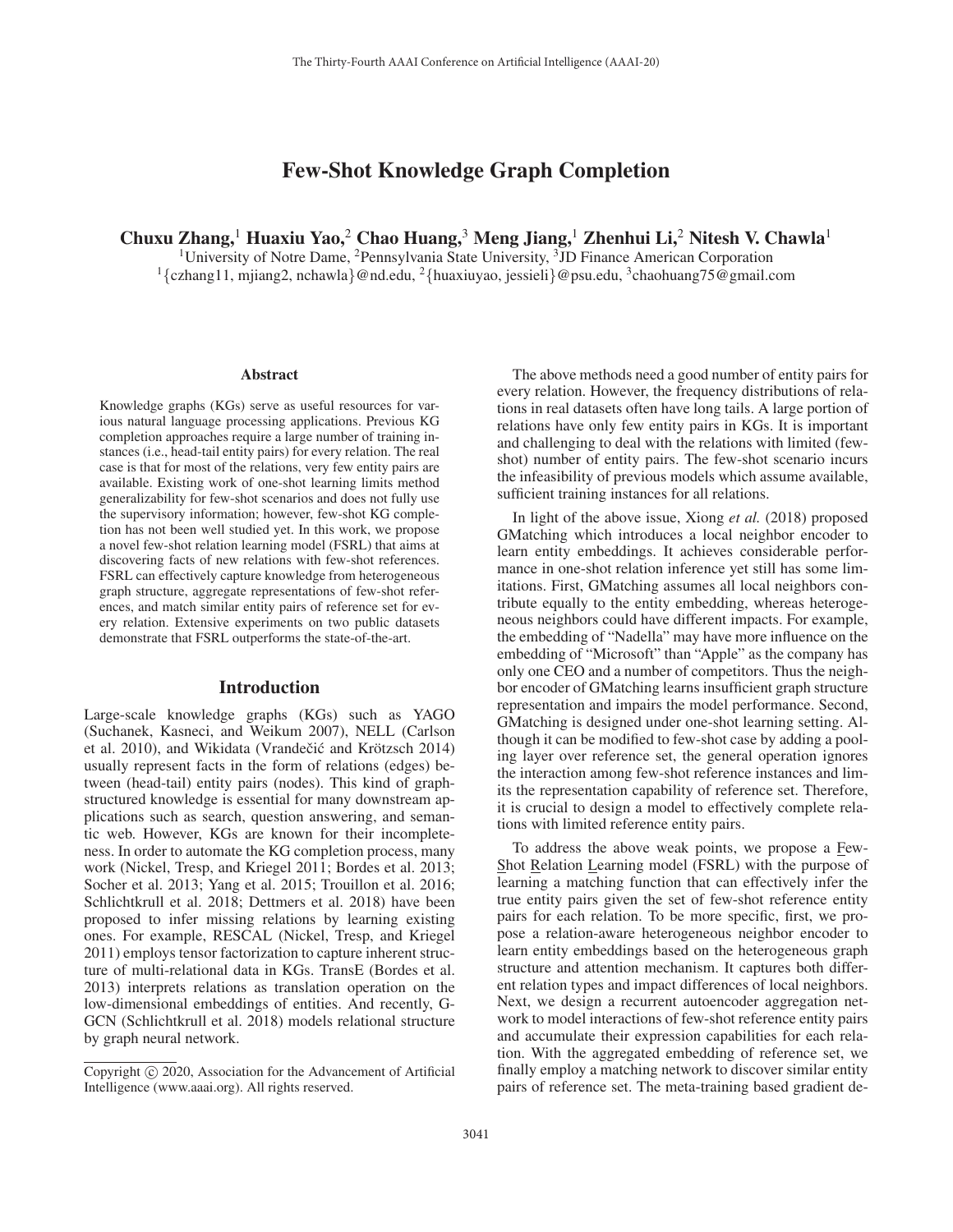scent approach is employed to optimize model parameters. The learned model can be further applied to infer true entity pairs for any new relation without any fine-tuning step.

To summarize, our main contributions are:

- We introduce a new few-shot KG completion problem which is different from previous work and more suitable for practical scenarios.
- We propose a few-shot relation learning model to solve the problem. The model performs joint optimization of several learnable neural network modules.
- We conduct extensive experiments on two public datasets. Results demonstrate that our model outperforms state-ofthe-art baselines.

#### Related Work

Here we survey two topics relevant to this work: few-shot learning and relation learning for KGs.

#### Few-Shot Learning

Recent few-shot learning models have two categories: (1) metric based approaches (Koch, Zemel, and Salakhutdinov 2015; Vinyals et al. 2016; Snell, Swersky, and Zemel 2017; Mishra et al. 2018); (2) meta-optimizer based approaches (Ravi and Larochelle 2016; Finn, Abbeel, and Levine 2017; Li et al. 2017; Finn, Xu, and Levine 2018; Lee and Choi 2018; Yao et al. 2019b). The former one learns an effective metric and corresponding matching function among a set of training instances. For example, matching networks (Vinyals et al. 2016) make predictions by comparing the input example with a few-shot labeled support set. Prototypical networks (Snell, Swersky, and Zemel 2017) classify each sample by computing the distance to prototype representation of each class. The later one aims to quickly optimize the model parameters given the gradients on few-shot data instances. One example is the model-agnostic meta-learning (MAML) (Finn, Abbeel, and Levine 2017) which trains model via a small number of gradient updates and leads to fast learning on a new task. Another example is the LSTM-based metalearner (Ravi and Larochelle 2016) that learns the exact optimization algorithm used to train another neural network classifier in the few-shot regime. Unlike the previous fewshot learning study that focus on vision (Yang et al. 2018), imitation learning (Duan et al. 2017), spatiotemporal analysis (Yao et al. 2019a), sentiment analysis (Li et al. 2019) domains, we leverage few-shot learning to complete KGs.

#### Relation Learning for KGs

Many work have been proposed to model relational structure in KGs and automate KG completion. For example, Nickel *et al.* (2011) designed RESCAL to model inherent structure of dyadic relational data by tensor factorization. Bordes *et al.* (2013) proposed TransE that interprets relationships as translation operating on the low-dimensional embeddings of the entities. Unlike representing entities with single vectors, Socher *et al.* (2013) developed NTN that represents entities as an average of their constituting word vectors. Later, more sophisticated models have been proposed, such as DistMul

(Yang et al. 2015) and ComplEx (Trouillon et al. 2016). Recently, deep neural network based models like R-GCG (Schlichtkrull et al. 2018) and ConvE (Dettmers et al. 2018) have been presented for further improvement. Different from those models that assume sufficient training instances are available, Xiong *et al.* (2018) presented GMatching model for one-shot relation learning in KGs. In this work, we study a practical few-shot scenario which deals with long tail or newly added relations with few-shot reference instances.

#### **Preliminaries**

In this section, we formally define the few-shot knowledge graph completion problem and detail the corresponding fewshot learning settings.

#### Problem Definition

A KG G is represented as a collection of triples  $\{(h, r, t)\}\subseteq$  $\mathcal{E} \times \mathcal{R} \times \mathcal{E}$ , where  $\mathcal{E}$  and  $\mathcal{R}$  denote the entity set and relation set, respectively. The KG completion task is to either predict the tail entity  $t$  given the head entity  $h$  and the query relation r:  $(h, r, ?)$ , or predict unseen relation r between head entity and tail entity:  $(h, ?, t)$ . In this work, we focus on the former case as we want to predict the unseen facts of a given relation. Unlike previous studies that assume enough entity pairs are available for each relation, this work considers a practical scenario that few-shot entity pairs (reference set) are given. The purpose is to rank the true entity  $t_{true}$  higher than false candidate entities  $t_{false}$ , given few-shot reference pairs  $(h_k, t_k) \in R_r$  of relation r. Formally, the problem is defined as follows:

Problem 1 Few-Shot Knowledge Graph Completion *Given the relation* r *and its few-shot reference entity pairs*  $(h_k, t_k) \in R_r$ , the task is to design a machine learning *model which ranks all tail candidate entities* t *for each new head entity* h*, such that the top ranked* t *are true tail entities of* h*.*

The candidate entities set is constructed based on the entity type constraint (Xiong et al. 2018), and we only consider a closed set of entities which excludes the unseen entities when predicting facts of new relations in test period.

#### Few-Shot Learning Settings

The purpose of this work is to design a machine learning model which could be utilized to predict the new facts with few-shot reference instances. Following the standard few-shot learning settings (Ravi and Larochelle 2016; Snell, Swersky, and Zemel 2017), we can access to a set of training tasks. In the problem, each training task corresponds to a KG relation  $r \in \mathcal{R}$  with its own training/testing entity pairs data:  $D_r = \{P_r^{train}, P_r^{test}\}\$ . We denote this kind of task set as meta-training set,  $\mathcal{T}_{mtr}$ . To imitate the fewshot relation prediction in evaluation period, each  $P<sub>r</sub><sup>train</sup>$ only contains few-shot entity pairs  $(h_k, t_k) \in R_r$ . Besides,  $P_r^{test} = \{(h_i, t_i, C_{h_i,r}) | (h_i, r, t_i) \in G\}$  contains all testing entity pairs of  $r$ , including true tail entities  $t_i$  of each query  $(h_i, r)$  and the remaining candidate entities  $t_i \in$  $C_{h_i,r}$  where  $t_j$  is an entity in G. The proposed model thus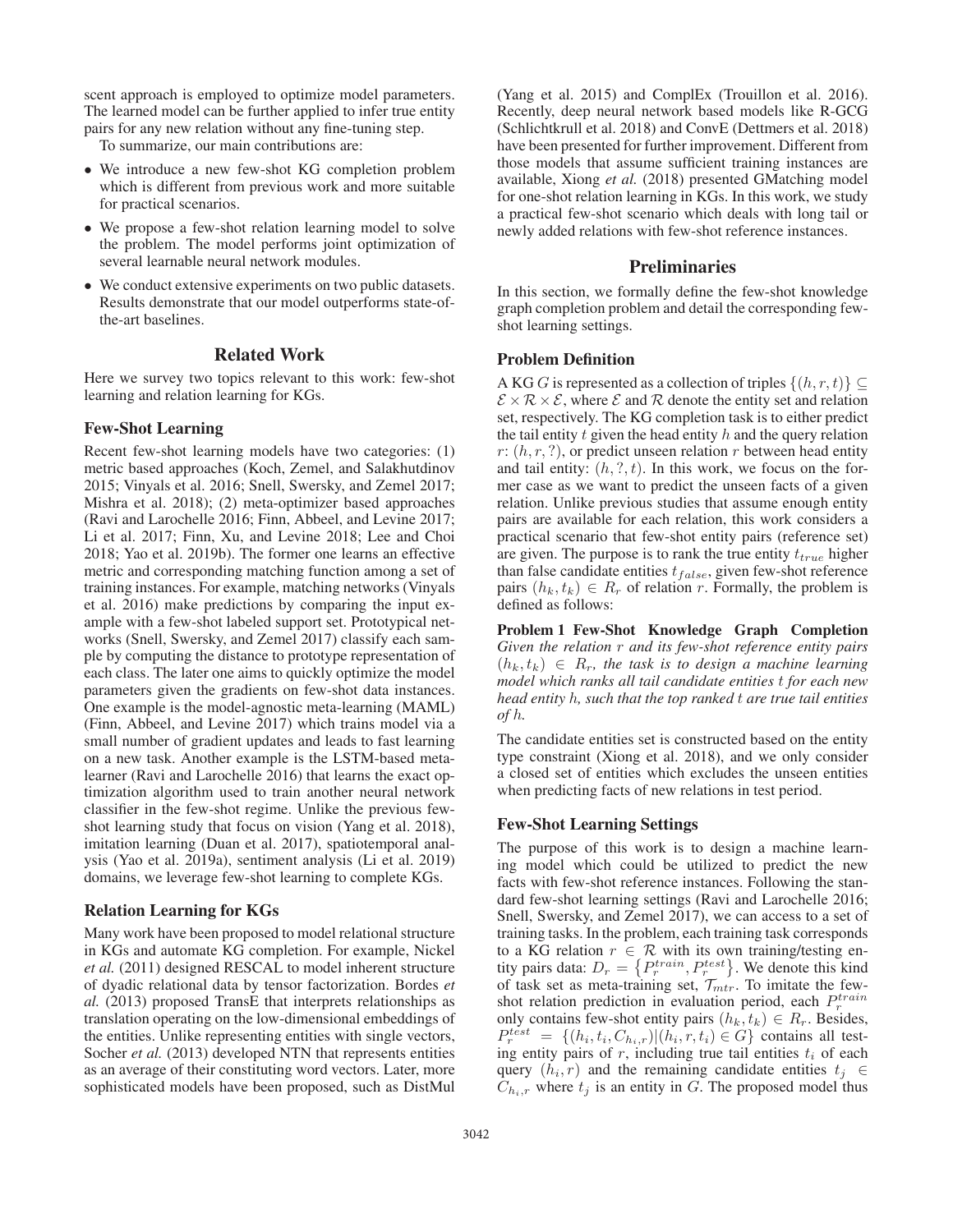could be tested on this set by ranking all candidate entities given the test query  $(h_i, r)$  and the few-shot reference pairs in  $P_r^{train}$ . We denote the ranking loss of relation r as  $\mathcal{L}_{\Theta}(h_i, t_i | C_{h_i,r}, P_r^{train})$ , where  $\Theta$  is the set of model parameters. Thus, the objective of model training is defined as:

$$
min_{\Theta} \mathbb{E}_{\mathcal{T}_{mtr}}\left[\sum_{(h_i, t_i, C_{h_i,r}) \in P_r^{test}} \frac{\mathcal{L}_{\Theta}(h_i, t_i | C_{h_i,r}, P_r^{train})}{|P_r^{test}|}\right]
$$
(1)

where  $|P_r^{test}|$  represents the number of tuples in  $P_r^{test}$ . In next section, we will detail how to formulate and optimize the above objective function.

After sufficient training, the learned model can be utilized to predict facts of each new relation  $r' \in \mathcal{R}'$ . This step is called the meta-testing. The relations in meta-testing are unseen from meta-training, i.e.,  $\mathcal{R} \cap \mathcal{R}' = \phi$ . The same as meta-training relations, each relation  $r'$  in meta-testing has its own few-shot training data  $P_{r'}^{train}$  and testing data  $\tilde{P}_{r'}^{test}$ . These relations form a meta-testing set which is denoted as  $\mathcal{T}_{\text{mte}}$ . In addition, we leave out a subset of relations in  $\mathcal{T}_{\text{mtr}}$ as the meta-validation set  $\mathcal{T}_{mtv}$ . Furthermore, the model can access to a background  $KG G'$ , which is a subset of  $G$  that excludes all the relations in  $\mathcal{T}_{mtr}, \mathcal{T}_{mte}$  and  $\mathcal{T}_{mtv}$ .

### Model

In this section, we present the detail of FSRL. FSRL consists of three major parts: (1) encoding heterogeneous neighbors for each entity; (2) aggregating few-shot reference entity pairs for each relation; (3) matching query pairs with reference set for relation prediction. Figure 1 shows the framework of FSRL.

#### Encoding Heterogeneous Neighbors

Although many work (Nickel, Tresp, and Kriegel 2011; Bordes et al. 2013; Yang et al. 2015) have been proposed to learn entity embeddings by using relational information, Xiong *et al.* (Xiong et al. 2018) demonstrated that explicitly encoding graph local structure (i.e., one-hop neighbors) can benefit relation prediction. The proposed neighbor encoder takes the average of feature representations of all relational neighbors as the embedding of given entity. Despite the desirable performance, it neglects the different impacts of heterogeneous neighbors which may help improve entity embedding (Zhang et al. 2019). In light of this issue, we design a relation-aware heterogeneous neighbor encoder. Specifically, we denote the set of relational neighbors (*relation*, *entity*) of given head entity  $h$ as  $\mathcal{N}_h = \{(r_i, t_i) | (h, r_i, t_i) \in G'\}$ , where G' is the background knowledge graph,  $r_i$  and  $t_i$  represent the *i*-th relation and corresponding tail entity of  $h$ , respectively. The heterogeneous neighbor encoder should be able to encode  $\mathcal{N}_h$  and output a feature representation of  $h$  by considering different impacts of relational neighbors  $(r_i, t_i) \in \mathcal{N}_h$ . To achieve this goal, we introduce an attention module and formulate the embedding of  $h$  as follows:

$$
f_{\theta}(h) = \sigma \left( \sum_{i} \alpha_{i} e_{t_{i}} \right)
$$

$$
\alpha_{i} = \frac{\exp \{ u_{rt}^{T} \left( \mathcal{W}_{rt}(e_{r_{i}} \oplus e_{t_{i}}) + b_{rt} \right) \}}{\sum_{j} \exp \{ u_{rt}^{T} \left( \mathcal{W}_{rt}(e_{r_{j}} \oplus e_{t_{j}}) + b_{rt} \right) \}}
$$
(2)

where  $\sigma$  denotes activation unit (we use Tanh),  $\oplus$  represents concatenation operator,  $e_{t_i}, e_{r_i} \in \mathbb{R}^{d \times 1}$  are pre-trained embeddings of  $t_i$  and  $r_i$ . Besides,  $u_{rt} \in \mathbb{R}^{d \times 1}$ ,  $\mathcal{W}_{rt} \in \mathbb{R}^{d \times 2d}$ and  $b_{rt} \in \mathbb{R}^{d \times 1}$  (d: pre-trained embedding dimension) are learnable parameters. Figure 1(b) illustrates the detail of heterogeneous neighbor encoder. According to Eq. 2, the formulation of  $f_{\theta}(h)$  considers the different impacts of heterogeneous relational neighbors via attention weight  $\alpha_i$  and leverages both embeddings of entity  $t_i$  and relation  $r_i$  to compute  $\alpha_i$ .

#### Aggregating Few-Shot Reference Set

The current models (e.g., GMatching) are not able to model the interactions of few-shot instances in reference set, which limits model capability. Thus, we need to design a module to effectively formulate the aggregated embedding of reference set  $R_r$  for each relation r. By applying the neighbor encoder  $f_{\theta}(h)$  to each entity pair  $(h_k, t_k) \in R_r$ , we can obtain the representation of  $(h_k, t_k)$  in the form  $\mathcal{E}_{h_k, t_k}$  $[f_{\theta}(h_k) \oplus f_{\theta}(t_k)]$ . Learning the representation of a reference set  $R_r$  with few-shot entity pairs is challenging as it requires modeling interactions among different entity pairs and accumulating their expression capability. Inspired by the common practices in learning sentence embeddings (Conneau et al. 2017) in natural language processing and aggregating node embeddings (Hamilton, Ying, and Leskovec 2017) in graph neural networks, we tackle the challenge and formulate the embedding of  $R_r$  by aggregating representations of all entity pairs in  $R_r$ :

$$
f_{\epsilon}(R_r) = \mathcal{AG}_{(h_k, t_k) \in R_r} \left\{ \mathcal{E}_{h_k, t_k} \right\}
$$
 (3)

where  $AG$  is an aggregation function which can be pooling operation, feed-forward neural network, etc. Motivated by the recent success of recurrent neural network aggregator in order-invariant problems such as graph embedding (Hamilton, Ying, and Leskovec 2017), we design a recurrent autoencoder aggregator which achieves good capability. Specifically, the entity pair embeddings  $\mathcal{E}_{h_k,t_k} \in R_r$ are sequentially fed into a recurrent autoencoder by:

$$
\mathcal{E}_{h_1,t_1} \to m_1 \to \cdots \to m_K \to d_K \to \cdots \to d_1 \qquad (4)
$$

where  $K$  is the size of reference set (i.e., few-shot size). The hidden states  $m_k$  and  $d_k$  of encoder and decoder are computed by:

$$
m_k = \text{RNN}_{encoder}(\mathcal{E}_{h_k, t_k}, m_{k-1})
$$
  
\n
$$
d_{k-1} = \text{RNN}_{decoder}(d_k)
$$
\n(5)

where  $RNN_{encoder}$  and  $RNN_{decoder}$  represent recurrent encoder and decoder (e.g., LSTM (Hochreiter and Schmidhuber 1997)), respectively. The reconstruction loss for optimizing autoencoder is defined as:

$$
\mathcal{L}_{re}(R_r) = \sum_{k} ||d_k - \mathcal{E}_{h_k, t_k}||_2^2
$$
 (6)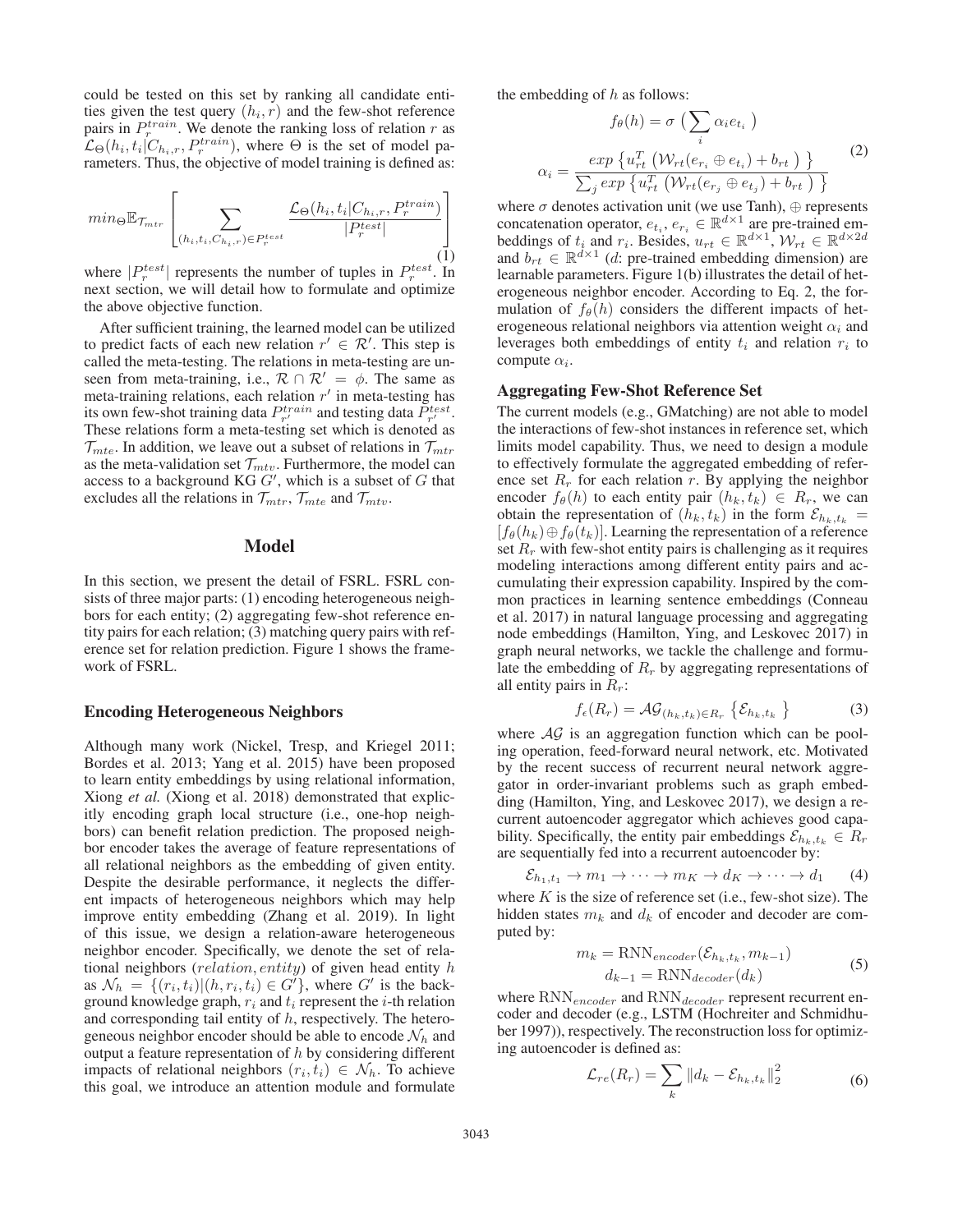

Figure 1: (a) The framework of FSRL: it first generates entity embedding via heterogeneous neighbor encoder, then aggregates few-shot reference entity pairs and generate reference set embedding, finally employs a matching network to compute similarity score between query pair and reference set; (b) the relation-aware heterogeneous neighbor encoder for entity; (c) the recurrent autoencoder aggregation network for reference set; (d) the recurrent matching network for query pair and reference set.

 $\mathcal{L}_{re}$  will be incorporated to the relational ranking loss for refining the representation of each entity pair, as we will describe later. In order to formulate the embedding of reference set, we aggregate all hidden states of encoder and extend them by adding residual connection (He et al. 2016) and attention weight. Formally,  $f_{\epsilon}(R_r)$  is computed by:

$$
m'_{k} = m_{k} + \mathcal{E}_{h_{k}, t_{k}}
$$

$$
\beta_{k} = \frac{\exp\left\{u_{R}^{T}\left(\mathcal{W}_{R}m'_{k} + b_{R}\right)\right\}}{\sum_{k'} \exp\left\{u_{R}^{T}\left(\mathcal{W}_{R}m'_{k'} + b_{R}\right)\right\}}
$$
(7)
$$
f_{\epsilon}(R_{r}) = \sum_{k} \beta_{k}m'_{k}
$$

where  $u_R \in \mathbb{R}^{d \times 1}$ ,  $\mathcal{W}_R \in \mathbb{R}^{d \times 2d}$  and  $b_R \in \mathbb{R}^{d \times 1}$  (*d*: aggregated embedding dimension) are learnable parameters. Figure 1(c) illustrates the detail of recurrent autoencoder aggregator. The formulation of  $f_{\epsilon}(R_r)$  aggregates all representations of  $\mathcal{E}_{h_k,t_k} \in R_r$  and each component in this module will make effect for better performance, as we will show in the ablation study experiment.

#### Matching Query and Reference Set

With the heterogeneous neighbor encoder  $f_{\theta}$  and the reference set aggregator  $f_{\epsilon}$ , we now present how to effectively match each query entity pair  $(h_l, t_l) \in Q_r$  ( $Q_r$  is the set of all query pairs of relation r) with the reference set  $R_r$ . By applying  $f_\theta$  and  $f_\epsilon$  to the query entity pair  $(h_l, t_l)$  and the reference set  $R_r$ , we can obtain two embedding vectors  $\mathcal{E}_{h_l,t_l} = [f_\theta(h_l) \oplus f_\theta(t_l)]$  and  $f_\epsilon(R_r)$ , respectively. In order to measure the similarity between two vectors, we employ a recurrent processor (Vinyals et al. 2016)  $f_{\mu}$  to perform multiple steps matching. The  $t$ -th process step is formulated as:

$$
g'_t, c_t = \text{RNN}_{match}(\mathcal{E}_{h_l, t_l}, [g_{t-1} \oplus f_{\epsilon}(R_r)], c_{t-1})
$$
  

$$
g_t = g'_t + \mathcal{E}_{h_l, t_l}
$$
 (8)

where  $RNN_{match}$  is LSTM cell (Hochreiter and Schmidhuber 1997) with input  $\mathcal{E}_{h_l,t_l}$ , hidden state  $g_t$  and cell state  $c_t$ . The last hidden state  $g_T$  after T "processing" step is the refined embedding of query pair  $(h_l, t_l)$ :  $\mathcal{E}_{h_l, t_l} = g_T$ . We use the inner product between  $\mathcal{E}_{h_l,t_l}$  and  $f_{\epsilon}(R_r)$  as the similarity score for later ranking optimization procedure. Figure 1(d) shows the detail of matching processor. This module is effective for improving model performance, as we will demonstrate in the ablation study experiment.

#### Objective and Model Training

For the query relation  $r$ , we randomly sample a set of few positive (true) entity pairs  $\{(h_k, t_k)| (h_k, r, t_k) \in G\}$ and regard them as the reference set  $R_r$ . The remaining positive entity pairs  $\mathcal{PE}_r = \{(h_l, t_l)| (h_l, r, t_l) \in G \cap$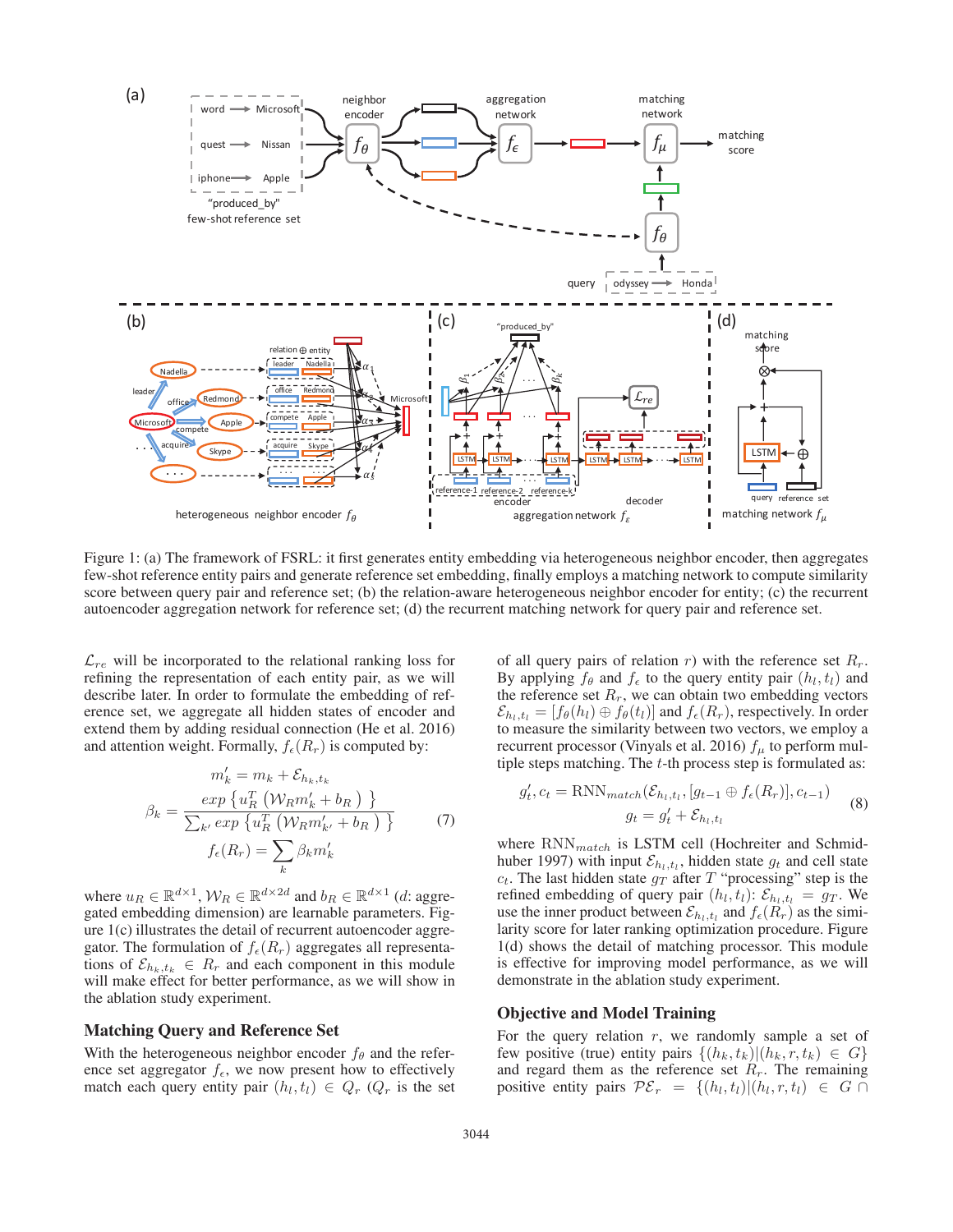Algorithm 1: FSRL Meta-Training

|                  | <b>input</b> : Meta-training task (relation) set $\mathcal{T}_{mtr}$            |  |  |  |  |  |
|------------------|---------------------------------------------------------------------------------|--|--|--|--|--|
|                  | Pre-trained KG embeddings                                                       |  |  |  |  |  |
|                  | Initial model parameters $\theta$ , $\epsilon$ and $\mu$                        |  |  |  |  |  |
| $\mathbf{1}$     | while <i>not done</i> do                                                        |  |  |  |  |  |
| $\overline{2}$   | Shuffle tasks (relations) in $\mathcal{T}_{mtr}$                                |  |  |  |  |  |
| 3                | for $\mathcal{T}_r \in \mathcal{T}_{mtr}$ do                                    |  |  |  |  |  |
| 4                | Sample few-shot entity pairs as reference set                                   |  |  |  |  |  |
| 5                | Sample a batch of query entity pairs $(h_l, t_l)$                               |  |  |  |  |  |
| 6                | Pollute the tail entity of $(h_l, t_l)$ to get $(h_l, t_l^-)$                   |  |  |  |  |  |
| $\overline{7}$   | Accumulate the loss by Eq. 10                                                   |  |  |  |  |  |
| 8                | Update parameters by Adam optimizer                                             |  |  |  |  |  |
| $\boldsymbol{Q}$ | end                                                                             |  |  |  |  |  |
|                  | 10 end                                                                          |  |  |  |  |  |
|                  | 11 <b>return</b> Optimal model parameters $\theta^*$ , $\epsilon^*$ and $\mu^*$ |  |  |  |  |  |

 $(h_l, t_l) \notin R_r$  are utilized as positive query pairs. Besides, we construct a group of negative (false) entity pairs  $\mathcal{NE}_r = \{(h_l, t_l^-) | (h_l, r, t_l^-) \notin G \}$  by polluting the tail entities. Therefore the ranking loss is formulated as:

$$
\mathcal{L}_{rank} = \sum_{r} \sum_{(h_l, t_l) \in \mathcal{PE}_r} \sum_{(h_l, t_l^-) \in \mathcal{NE}_r} \left[ \xi + s_{(h_l, t_l^-)} - s_{(h_l, t_l)} \right]_+ \tag{9}
$$

where  $[x]_+ = max[0, x]$  is standard hinge loss and  $\xi$  is safety margin distance,  $s_{(h_l,t_l)}$  and  $s_{(h_l,t_l^-)}$  are similarity scores between query pairs  $(h_l, t_l/t_l^-)$  and reference set  $R_r$ . By leveraging the reconstruction loss  $\mathcal{L}_{re}$  of reference set aggregator, we define the final objective function as:

$$
\mathcal{L}_{joint} = \mathcal{L}_{rank} + \gamma \mathcal{L}_{re}
$$
 (10)

where  $\gamma$  is trade-off factor between  $\mathcal{L}_{rank}$  and  $\mathcal{L}_{re}$ . To minimize  $\mathcal{L}_{joint}$  and optimize model parameters, we take each relation as a task and design a batch sampling based metatraining procedure. The detail of this process is summarized in Algorithm 1.

#### **Experiments**

In this section, we conduct extensive experiments to evaluate the performance of proposed model and verify the effectiveness of each component in the model. Few-shot size impact analysis and embedding visualization are also provided.

#### Experimental Design

Datasets We use two public datasets for experiments. The first one is based on NELL (Mitchell et al. 2018), a system that continuously collects structured knowledge from webs. The second one is based on Wikidata (Vrandečić and Krötzsch 2014). Table 1 lists the statistics of two datasets. The same as (Xiong et al. 2018), we select the relations with less than 500 but more than 50 triples as few-shot tasks. There are 67 and 183 tasks in NELL and Wiki data, respectively. In addition, we use 51/5/11 task relations for training/validation/testing in NELL and the division is set to 133/16/34 in Wiki.

Table 1: Statistics of datasets. # Ent. denotes the number of all unique entities and # triples denotes the number of all relational triples. # Rel. represents the number of all relations and # Tasks represents the number of relations selected as few-shot tasks.

| Dataset $\parallel$ | # Ent.                  | # Triples $ $ # Rel. $ $ # Tasks |     |     |
|---------------------|-------------------------|----------------------------------|-----|-----|
| NELL                | 68,545                  | 181,109                          | 358 | 67  |
| Wiki                | $4,838,244$   5,859,240 |                                  | 822 | 183 |

Baseline Methods We consider two categories of baseline methods for comparison:

- Relational embedding methods. This type of model learns entity/relation embeddings by modeling relational structure in KG. We employ four widely used methods: RESCAL (Nickel, Tresp, and Kriegel 2011), TransE (Bordes et al. 2013), DistMul (Yang et al. 2015), and ComplEx (Trouillon et al. 2016). All entity pairs of background relations and training relations, as well as few-shot training entity pairs of validate and test relations are used to train models.
- Graph neighbor encoder methods. This type of model joints graph local neighbor encoder and matching network to learn entity embeddings and predict facts of new relations. We employ state-of-the-art model GMatching (Xiong et al. 2018) for comparison. Note that there are few-shot embeddings of entity pairs in reference set, we use max/mean pooling (denoted as MaxP and MeanP) to obtain the general embedding of reference set. Moreover, we also consider taking the maximum of similarity scores between a query and all  $K$  references as the final ranking score of this query. Thus in total, this type of model includes three baseline methods which are denoted as GMatching (MaxP), GMatching (MeanP), and GMatching (Max).

Reproducibility Settings The above relational embedding methods can be utilized to pre-train KG embeddings, which are further used as the input for GMatching and FSRL. We select ComplEx for pre-training as GMatching and FSRL with it achieve best performances in most cases. For the proposed model, we tune hyper-parameters on the validation dataset. The embedding dimension is set to 100 and 50 for NELL and Wiki dataset, respectively. The maximum number of local neighbors in heterogeneous neighbor encoder is set to 30 for both datasets. In addition, we use LSTM as the reference set aggregator and matching processor. The dimension of LSTM's hidden state is set to 200 and 100 for NELL and Wiki dataset, respectively. The number of recurrent steps equals 2 in matching network. We use the Adam optimizer (Kingma and Ba 2015) to update model parameters. The initial learning rate equals 0.001 and the weight decay is 0.25 for each 10k training steps. The margin distance and trade-off factor in the objective function are set to 5.0 and 0.0001, respectively. In entity candidate set construction, we set the maximum size to 1000 for both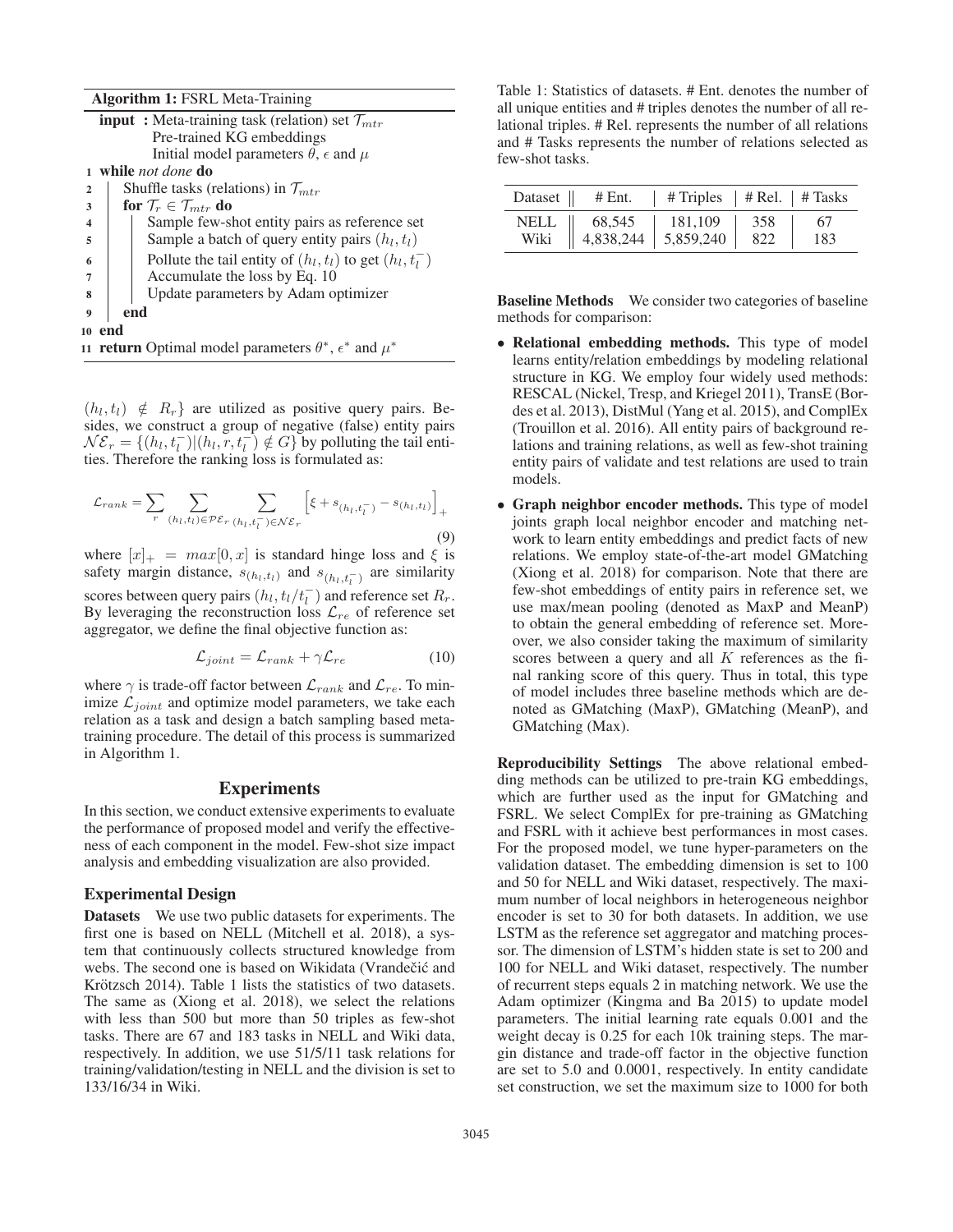|                   | Data: NELL |            |            | Data: Wiki |           |            |            |            |
|-------------------|------------|------------|------------|------------|-----------|------------|------------|------------|
| Model             | Hits $@1$  | Hits $@5$  | Hits $@10$ | <b>MRR</b> | Hits $@1$ | Hits@5     | Hits $@10$ | <b>MRR</b> |
| <b>RESCAL</b>     | .069/.141  | .160/.313  | .204/.383  | .119/.223  | .259/.057 | .297/0.090 | .309/0.126 | .279/.081  |
| TransE            | .056/.119  | .112/0.256 | .189/.320  | .104/.193  | .186/.069 | .352/.134  | .431/.176  | .273/.111  |
| DistMult          | .066/.164  | .123/0.306 | .178/.375  | .109/.231  | .271/.069 | .419/.156  | .459/.195  | .339/.112  |
| ComplEx           | .049/.129  | .092/.223  | .112/.273  | .079/.185  | .226/.085 | .315/.117  | .397/.145  | .282/.106  |
| GMatching (MaxP)  | .244/.198  | .418/.370  | .524/.464  | .331/.279  | .313/.095 | .402/.235  | .468/.324  | .346/.171  |
| GMatching (MeanP) | .257/.186  | .455/.360  | .542/.453  | .341/.267  | .290/.128 | 407/.274   | .484/.350  | .352/.203  |
| GMatching (Max)   | .179/.152  | .391/.335  | .476/.445  | .273/.241  | .279/.135 | .396/.284  | .477/.374  | .342/.214  |
| FSRL (Ours)       | .345/.211  | .502/.433  | .570/.507  | .421/.318  | .338/.155 | .430/.327  | .486/.406  | .390/.241  |

Table 2: The overall results of all methods. GMatching is the best baseline. Our model has the best performances in all cases.

datasets. We employ  $P$ ytorch<sup>1</sup> to implement our model and further conduct it on a server with GPU machines.

Evaluation Metrics Relations and their entity pairs in training data are utilized to train the model while those of validation and test data are respectively used to tune and evaluate model. We use the top-k hit ratio (Hits@k) and the mean reciprocal rank (MRR) to evaluate performances of different methods. The k is set to 1, 5, and 10. The few-shot size  $K$  is set to 3 for the following experiments. In addition, we also conduct experiment to analyze the impact of K.

# Results Comparison

Overall Comparison with Baselines The performances of all models are reported in Table 2, where the best results are highlighted in bold and the best baseline results are indicated by underline. The former/later score denotes result in validation/test dataset. According to this table:

- The graph neighbor encoder methods (GMatching) outperform the relational embedding methods, showing that incorporating graph local structure and matching network is effective for learning entity embeddings and predicting facts of new relations.
- FSRL achieves the best performances in all cases. The average relative improvement  $(\%)$  over the best baseline method is up to 34% and 15% in NELL and Wiki data, respectively. It demonstrates the effectiveness of our model. The heterogeneous neighbor encoder and recurrent autoencoder aggregation network benefit few-shot relation prediction in KGs.

Comparison Over Different Relations Besides the overall performance for all relations, we also conduct experiments to evaluate model performance for each relation in NELL test data. Table 3 reports the results of FSRL and GMatching. The better result for each case is highlighted in bold. According to this table:

• The results of both models on different relations are of high variance. It is reasonable since different relations have different sizes of candidate set for evaluation. The relations (e.g., relation 1) with small candidate set (or are easily to be predicted) have relative large scores and two models in these cases are compared.

• FSRL has better performances than GMatching in most cases. It demonstrates that our model is robust for different relations and outperforms GMatching for most relations.

Table 3: The results of GMatching and FSRL for each relation (RId) in NELL test data.

| RId            | Model            | Hits $@1$ | Hits@5 | Hits@10 | <b>MRR</b> |
|----------------|------------------|-----------|--------|---------|------------|
| 1              | GMatching        | 0.946     | 1.000  | 1.000   | 0.970      |
|                | <b>FSRL</b>      | 0.972     | 0.986  | 1.000   | 0.981      |
| $\mathfrak{2}$ | GMatching        | 0.279     | 0.390  | 0.451   | 0.360      |
|                | <b>FSRL</b>      | 0.972     | 0.972  | 0.986   | 0.975      |
| 3              | GMatching        | 0.069     | 0.115  | 0.152   | 0.108      |
|                | <b>FSRL</b>      | 0.466     | 0.418  | 0.357   | 0.398      |
| $\overline{4}$ | GMatching        | 0.017     | 0.033  | 0.070   | 0.035      |
|                | <b>FSRL</b>      | 0.044     | 0.215  | 0.343   | 0.132      |
| 5              | <b>GMatching</b> | 0.069     | 0.115  | 0.151   | 0.107      |
|                | <b>FSRL</b>      | 0.044     | 0.215  | 0.343   | 0.132      |
| 6              | GMatching        | 0.192     | 0.515  | 0.581   | 0.338      |
|                | <b>FSRL</b>      | 0.342     | 0.549  | 0.617   | 0.442      |
| $\overline{7}$ | <b>FSRL</b>      | 0.478     | 0.692  | 0.804   | 0.575      |
|                | GMatching        | 0.438     | 0.716  | 0.842   | 0.562      |
| 8              | GMatching        | 0.151     | 0.502  | 0.669   | 0.312      |
|                | <b>FSRL</b>      | 0.201     | 0.543  | 0.681   | 0.347      |
| 9              | GMatching        | 0.449     | 0.707  | 0.737   | 0.564      |
|                | <b>FSRL</b>      | 0.163     | 0.750  | 0.838   | 0.408      |
| 10             | GMatching        | 0.043     | 0.129  | 0.206   | 0.098      |
|                | <b>FSRL</b>      | 0.069     | 0.192  | 0.291   | 0.139      |
| 11             | GMatching        | 0.076     | 0.708  | 0.736   | 0.341      |
|                | <b>FSRL</b>      | 0.104     | 0.631  | 0.781   | 0.416      |

# Ablation Study

FSRL is a joint learning framework of several neural network modules. To investigate the contributions of different

<sup>1</sup> https://pytorch.org/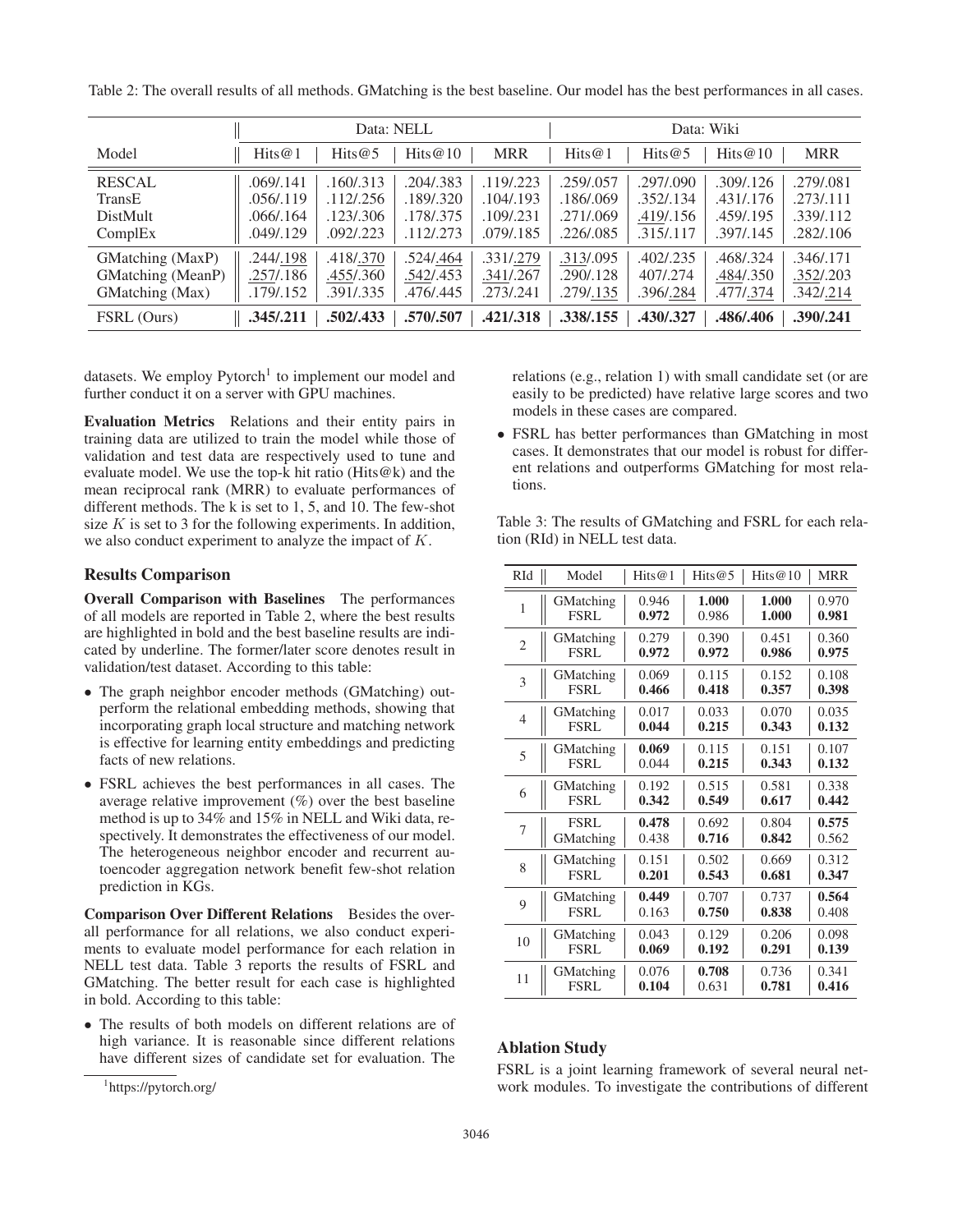components, we conduct the following ablation studies from three perspectives in Table 4, where the results in NELL data are reported and best results are highlighted in bold:

- (AS\_1) We investigate the effectiveness of relation-aware heterogeneous neighbor encoder. We replace it by a mean pooling layer over all neighbors' embeddings. As shown in the table, our model has much better performances than the variant (in  $AS_1$ ), indicating the large benefit of heterogeneous neighbor encoder.
- (AS\_2) We analyze the impacts of different modules of aggregation network in  $(AS_2a)-(AS_2c)$ . In  $(AS_2a)$ , we replace the recurrent autoencoder aggregation with mean pooling operation. In (AS 2b), we replace the attention weight of recurrent autoencoder with a mean pooling layer. In (AS 2c), we remove the decoder part, and only use encoder for aggregation. According to the results in table, our model outperforms all of three variants in most cases, demonstrating the effect of each component in aggregation network.
- (AS.3) We further analyze the effectiveness of matching network. We remove the LSTM cell and use inner-product between query embedding and reference embedding as similarity (ranking) score. From the results in table, our model largely outperforms the variant (in AS<sub>-3</sub>), showing that recurrent matching network has good capability in computing relevance between query and reference.

Table 4: Results of model variants in NELL data. Our model has better performance than all model variants.

| Model                               | Hits $@1$<br>Hits@5                                                        | Hits $@10$<br><b>MRR</b>                                                   |
|-------------------------------------|----------------------------------------------------------------------------|----------------------------------------------------------------------------|
| $(AS_1)$                            | .312/.379<br>.121/.179                                                     | .212/.272<br>.432/.464                                                     |
| $(AS_2a)$<br>$(AS_2b)$<br>$(AS_2c)$ | .281/.191<br>.463/.414<br>.298/.219<br>.480/.420<br>.333/.226<br>.478/.418 | .368/.297<br>.538/.504<br>.382/.315<br>.556/.498<br>.552/.499<br>.401/.313 |
| $(AS_3)$                            | .282/.205<br>.463/.394                                                     | .370/.299<br>.548/.478                                                     |
| Ours                                | .502/0.433<br>.345/.211                                                    | .570/.507<br>.421/.318                                                     |

## Analysis

Impact of Few-Shot Size This work studies few-shot relation learning in KGs, thus we conduct experiment to analyze the impact of few-shot size  $K$ . Figure 2 reports the performances of our model and GMatching (MaxP) in NELL test data with different settings of  $K$ . According to the figure:

- With the increment of  $K$ , performances of both models increase. It indicates that larger reference set can produce better reference set embedding for the relation.
- Our model consistently outperforms GMatching in different  $K$ , demonstrating the stability of the proposed model for few-shot relation completion in KGs.

Embedding Visualization To show a better performance comparison between our model and GMatching, we visualize the 2D embeddings of positive and negative candidate



Figure 2: Impact of few-shot size K. Our model consistently outperforms GMatching.

entity pairs for each relation. Figure 3 shows the visualization results of our model and GMatching for two test relations of NELL data, i.e., "produced\_by" and "team\_coach", which vary from each other in semantic meaning and size of positive/negative candidate set. According to the figure, both methods can distinguish embeddings of positive and negative candidates well. However, it is clear that our model achieves better performance and embeddings of two classes are clearly discriminated from each other, which further demonstrates the superior performance of our model in terms of visualization.



Figure 3: Embedding visualization of positive and negative candidates of two selected relations. Our model can clearly discriminate embeddings of these two types of candidates.

# **Conclusion**

In this paper, we presented a new few-shot KG completion problem and proposed an innovative few-shot relation learning model, i.e., FSRL, to solve the problem. FSRL performs